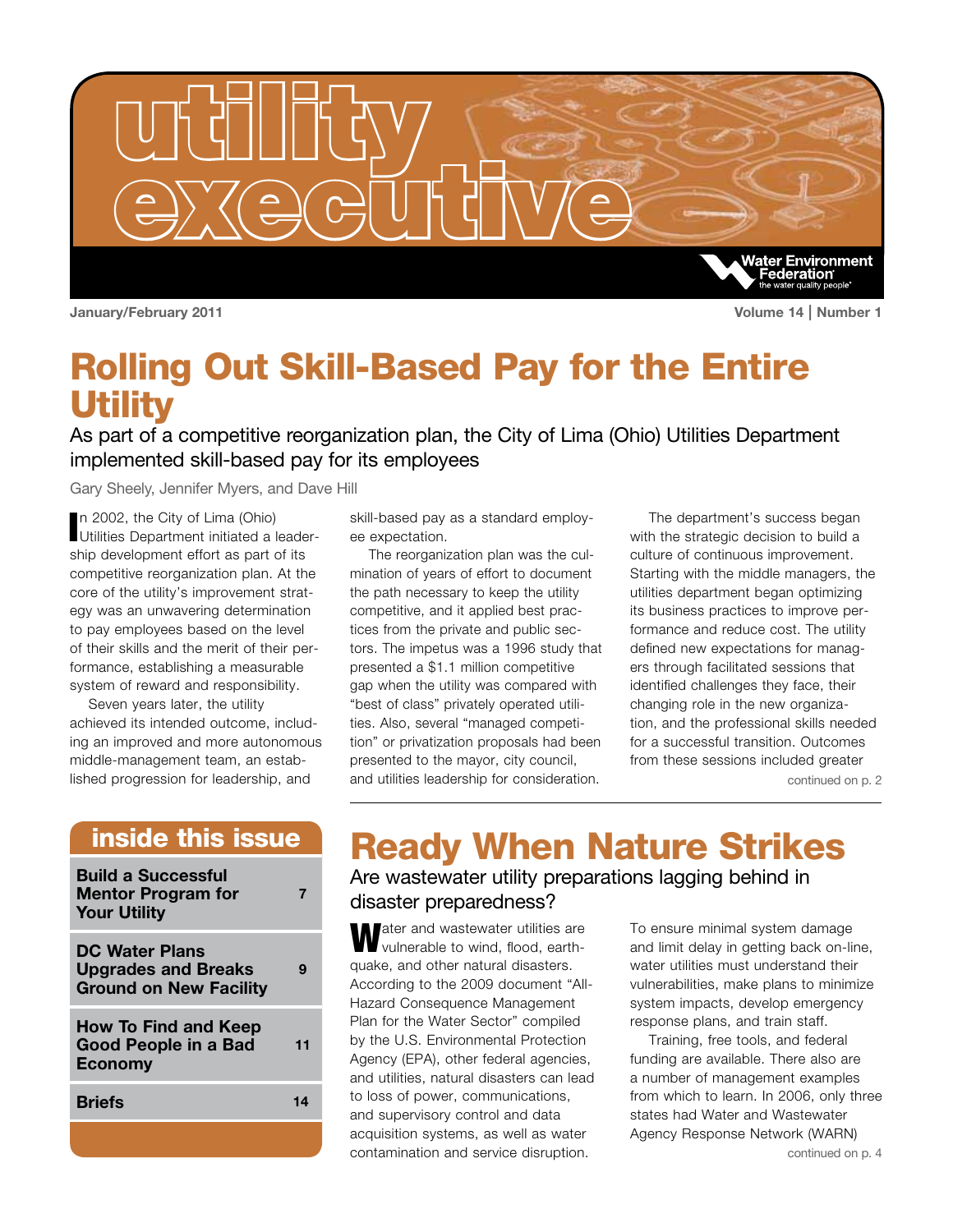### utility exxecutive

#### Editor: **LaShell Stratton–Childers** Contributing Editors: **Mary Bufe, Andrea Fox, Allison Torres Burtka** Editorial Assistant: **Margaret Richards** Editorial Director: **Melissa H. Jackson** Production Director: **Laura Leslie** Production Assistant: **Jessica Rozek** Production Artist: **Jeff Frederick** Publisher: **William J. Bertera** Copyediting provided by **Fox River Communications**

#### **Editorial Advisory Board:**

**Chair: Diane Taniguchi–Dennis;** City of Albany, Albany, Ore. **John B. Cook;** Advanced Data Mining International, Greenville, S.C. **Dominick DiGangi;** First Taxing District Water Department, Norwalk, Conn.

**Kathi Mestayer;** KMA Consulting, Williamsburg, Va.

**Karen Pallansch;** Alexandria Sanitation Authority, Alexandria, Va.

The Editorial Advisory Board does not necessarily approve, disapprove, or endorse the contents of *Utility Executive*.



#### **Editorial Offices:**

**Water Environment Federation**  601 Wythe St. Alexandria, VA 22314-1994 Telephone 1-703-684-2400 Fax 1-703-684-2492

**Water Environment Federation Officers** President: **Jeanette Brown** President-Elect: **Matt Bond**

Vice President: **Cordell Samuels**

Treasurer: **Chris Browning** Past President: **Paul Freedman**

Executive Director and Secretary: **Jeffrey Eger**

*Utility Executive* (E-ISSN: 1944-6616) is published 6 times/yr © 2011 by the Water Environment Federation, 601 Wythe St., Alexandria, VA 22314 USA; (703) 684-2400.

Subscriptions are \$129/yr (\$89: WEF members). Single copy price is \$22 (\$18: WEF members). Editorial correspondence should be sent to the editor. Send changes of address (8 weeks advance notice) and claims for missing issues to pubs@wef.org.

Bulk reprinting of articles is prohibited.

The Water Environment Federation assumes no responsibility for opinions or statements of fact expressed by contributors or staff, and articles do not necessarily represent official organization policy.

### Rolling Out Skill-Based Pay for the Entire Utility continued from p. 1

accountability and enhanced support for managers; a description of the activities required in each position, which allowed skill-based pay efforts to move forward; and improved utility competitiveness.

### **Approach**

The utilities department director and the administrative team developed the plan and proposed it to the city in 2001. It focused on two core areas for improvement: organization as a strategy and performance management applications.

*Organization as a strategy.* The utilities department merged several functions from various divisions and sections, creating a streamlined department. This included reorganizing the billing and collection division and integrating the meter readers from the water distribution division into one centrally housed unit in 2004 and renaming it the customer service division. The employees also were redesignated to one classification, allowing for a more flexible work force.

Water distribution and sewer maintenance functions, which had been separate divisions, were transferred to the utility field services division. This organizational structure would provide the backbone for developing a flexible, cross-trained work force and enable the utility to "staff for the norm and import for the crisis."

The formerly separate facilities for water distribution and sewer maintenance needed improvements. The utility decided to build one new building large enough to house staff and equipment for both. This combined the employees into one shop and cross-trained them to perform both functions. Employees moved to the new building in 2005.

*Performance management.* An organization's strength is measured by the work it performs. The department's customers — both external and internal — measure its ultimate success. A good way to ensure that the customers' needs are met is to develop a set of anticipated actions, or service levels, that are important to customers.

Building on the move toward organizational change, employee classifications were tied to skill sets. The reorganization plan recommended skill-based pay (SBP) for the department in order to achieve a more flexible, multiskilled work force to optimize the utility, and performancebased pay, based on meeting metrics.

SBP was the first step to realizing the department's goals. It involves compensating employees for demonstrated and defined skills. The utility created three career stages in each division — learner, applier, and mentor — and new job descriptions to go along with the new stages, each of which includes a predefined set of skills. The learner works under supervision, with clear direction; the applier works independently yet still within a team and assumes some responsibility for the team effort; and the mentor takes responsibility for the team or project and directs the actions of others. Employees can ask for an evaluation every 6 months.

Within each stage are different steps that correspond to pay grades. To move within a career stage, such as from the low end to the high end of learner, the employee must demonstrate 75% of the current stage to be advanced to the 3/4 skill step for that career. When the employee demonstrates all the skills in the stage, he or she is automatically moved to the next step in that stage. To move up to the next stage, such as from learner to applier, the employee must demonstrate all the skills in that stage plus 50% of the new stage.

This structure was designed to fairly compensate employees for their services and allow for movement within the structure to promote career development. Central to the execution of SBP was restructuring and redescribing the jobs in each division. Each division manager was asked to detail the employees' required skills and status. This would be a baseline for demonstrating competence and progress.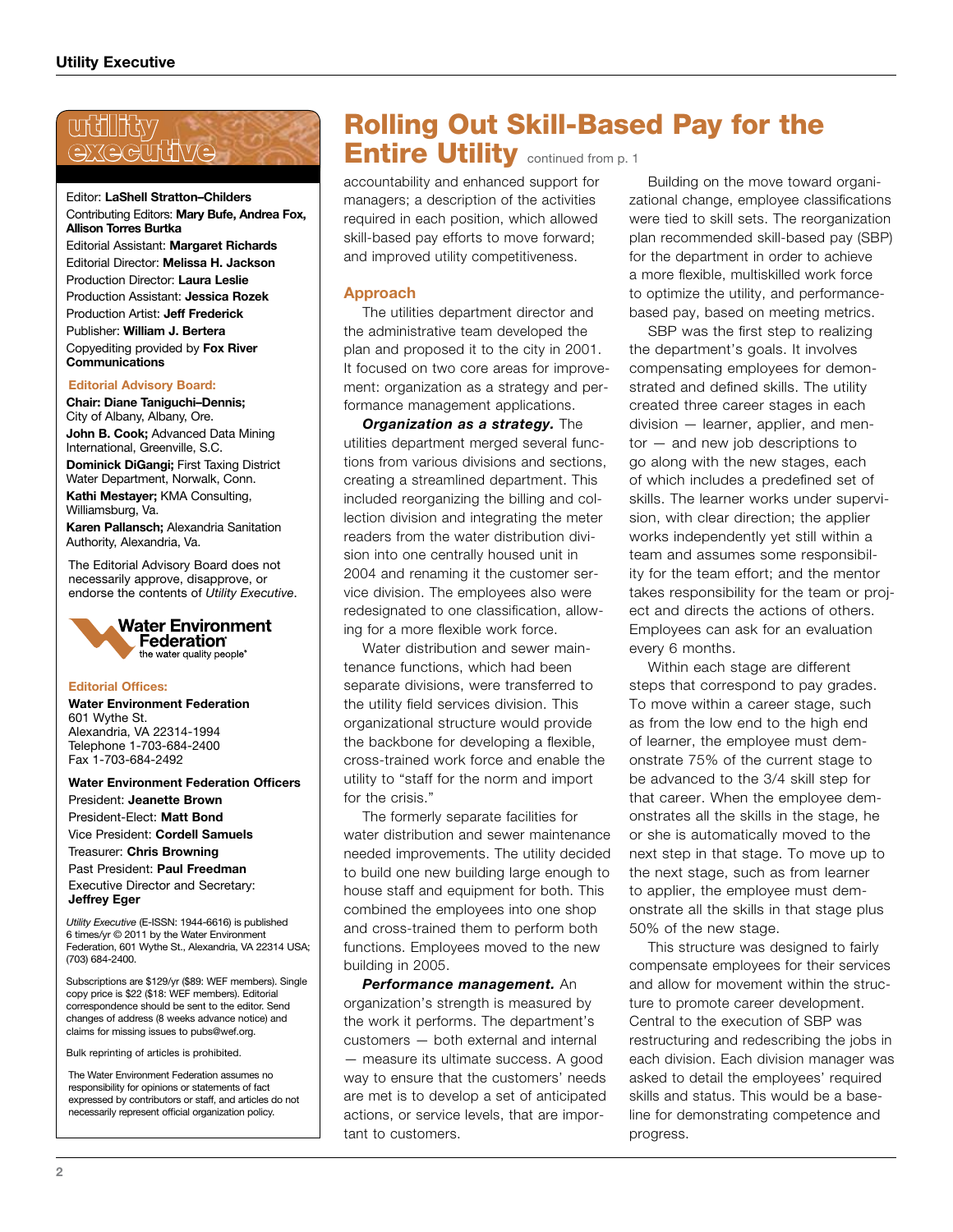### **Results**

After the new facilities were completed, the utility began putting the necessary components of SBP in place. This included documenting the skills in each division, setting the baseline for where the employees stood regarding these skill sets, rewriting the job descriptions to allow for cross-functionality and career development, working closely with local unions, and getting buy-in from the city so that SBP could save the utility resources in the end. The SBP model removed all tenure-based compensation with the SBP methods, which was critical in gaining support from the mayor and the other administrative department heads.

Skills required for the step increases were predefined and agreed to by the department and the union. Matrices were created that included specific skills, education, and pay for each step at each career stage. For example, the learner stage includes two steps, the applier stage includes three steps, and the mentor stage includes three steps. Therefore, an employee has eight chances to move up in pay grade. Supervisors and the union provided the information within the matrices. Once this was agreed on, the city council approved the new classifications, and the employees were given an explanation of how the skills were laid out and how progression worked.

After collaborating with union representatives, division managers, and employees, all departments now have instituted some level of SBP. Some employees have received increases due to SBP, though to date, none has lost pay due to loss of skills.

### **Piloting SBP in the Customer Service Division**

The newly reorganized customer service division was the first major division to experience SBP. The administration focused first on this division, as it was suffering from a high rate of employee turnover. Because this group was the first full division to go through the process of incorporating SBP into its daily operations, it has the most results available for discussion. The staff of 10 has experienced significant

improvements in operations since the pilot program began in 2003.

*Decreased turnover.* Since SBP was implemented, the division has retained more staff, with an average of 12 years of experience per employee. This decrease in turnover has helped improve knowledge retention, creating a more effective and efficient work force.

*More empowered staff with increased initiative.* All positions in the division are now customer service specialists. This has enabled much greater flexibility in staffing and handling the various tasks performed. For example, meter readers who were water distribution division employees were integrated with the customer service division, and this integration allows staff to add skills and increase their pay grade.

**Increased job flexibility.** Employees who once had extremely narrow job descriptions now can perform several functions within the division, from billing to meter reading to office oversight. Each employee now can move from job to job as needed to help coworkers and customers. This decreases downtime while increasing productivity, since multiple employees can take over tasks for one another.

*Reduced unnecessary tasks and streamlined office procedures.* New office procedures allowed previous tasks to be altered or eliminated, such as moving toward electronic recordkeeping and reducing duplicate forms. Since the staff has acquired numerous new skills, positions that had narrow job requirements and were vacant could be left open rather than filled, thereby allowing staff to complete more work with the same number of employees.

*Measured performance indicators.* The utility eliminated two probationary employees because they did not meet the expected skills and goals set forth in the SBP. There are 44 skill sets in the division. Of eight employees, four have accomplished 90% of the possible skills.

### **Other Groups Within the Utilities Department**

The data systems group also underwent the SBP initiative. The group maintains servers, computers, plant automation upgrades, and peripheral equipment for both the utility and the city. There are 97 skill sets that personnel could acquire. To date, they have achieved 51% of the possible skills.

The wastewater treatment plant has accomplished a 27% reduction in staff since the reorganization plan was implemented. This has increased the responsibilities of the remaining staff and management, such as maintaining 29 lift stations and operating the compost facilities. There are 128 skill sets that 19 personnel at the plant could acquire. To date, they have attained 54% of the possible skills.

At the water treatment plant, a 29% percent reduction in personnel has been realized since the reorganization plan was implemented. To help overcome these losses and move toward fully implementing SBP, staffers are learning many new tasks. Several are ready for increases in pay grade based on their newly learned skills. To date, staff has learned 61% of the 82 possible skill sets.

The streamlined utility field services division has seen an 18% reduction in personnel. Before the merger, only 3% of the employees held dual water and sewer Class II licenses. Since the merger, the number has increased to 45%. There are 132 skill sets that 34 personnel could acquire. To date, they have achieved 51% of the possible skills.

### **Moving Forward**

When the department completed its reorganizational efforts and instituted SBP in each division, it realized a significant portion of its comprehensive reorganization plan and helped employees adapt to changing economic and community needs. Since SBP was initiated, formerly rigid job descriptions that would not allow employees to perform tasks outside their grade are now open and allow those employees to learn new skills that will help the utility be leaner and more competitive and help those employees increase their pay grade.

However, the department must meet additional needs before it can consider the plan fulfilled. The salaried employees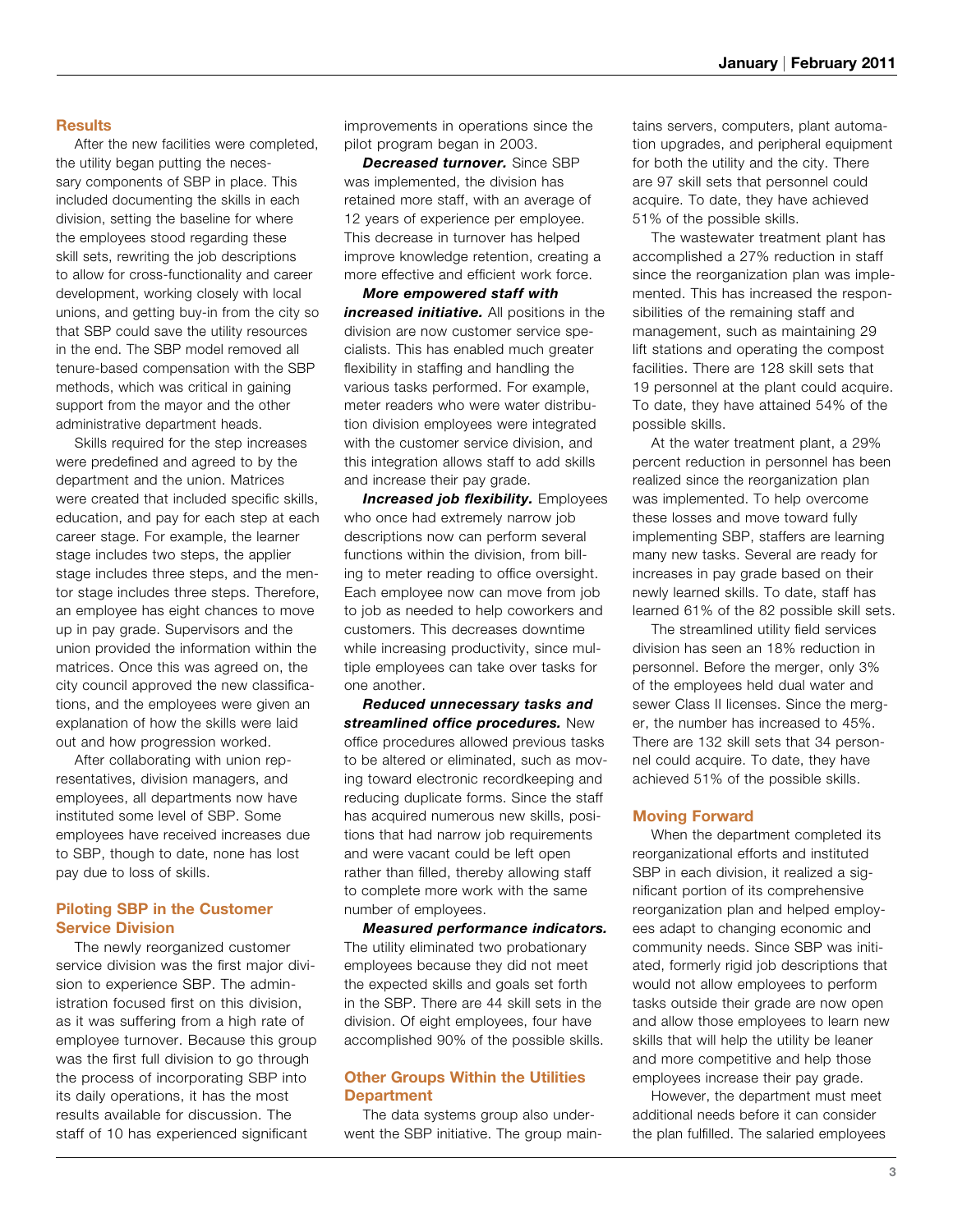(management) are not eligible for SBP at this time. Providing a means for compensating them based on skills is the next step to achieving a fully competitive work force. Demonstrating that SBP is a twoway street also is important to its integration into everyday use. This would involve removing pay if an employee loses skills. Through lack of regular use or practice, an employee may no longer be able to perform a previously learned skill.

As part of an ongoing effort, the department also is looking to further refine its SBP so it can be linked to the four perspectives of the balanced scorecard: customers, work processes, financial concerns, and employee learning and growth. Doing so would help the department go beyond SBP and move into the realm of performance-based pay.

The utilities department wanted to do everything it could to keep the skilled

people it already had, attract new people to the work force, and encourage those people to develop new skills while, in turn, helping the city build a lean, flexible, highly skilled work force. As part of that journey, the city looked to organizational strategies and performance management to help it find and keep the right people.

The department's reorganization efforts, combined with SBP, have helped the utilities department build a more independent and resourceful work force capable of managing the utility's service demands. This is all the more important in difficult economic times, when city budgets tighten and city employees reach retirement age. Each of these improvements would be significant on its own, but together, they show a utility that is now a truly competitive workplace.

The annual cost savings from the reorganization has been \$1.5 million. Even with the full-cost application of SBP (setting aside 5% of wages that could be used for performance-based pay when it is established), the reorganizational savings is projected to be \$1.2 million annually.

The considerable effort, required improvements, and "change manager" consulting costs were well worth the resulting efficiency and organizational improvements that the Lima Utilities Department has experienced.

*Gary Sheely is director of the City of Lima (Ohio) Utilities Department. Jennifer Myers is a senior engineer in the Cleveland office, and Dave Hill is financial planner in the Dayton, Ohio, office of Brown and Caldwell (Walnut Creek, Calif.). The authors wish to thank Dale Seibert, fiscal control and performance manager, who contributed to this article.*

### **Ready When Nature Strikes continued from p. 1**

systems, but today there are programs in 47 states. Utility assistance networks provide training and can shorten recovery time from disasters, according to experts and real-world examples. These networks have been activated in eight recent major disasters and numerous small instances, said Kevin Morley, security and preparedness program manager at the American Water Works Association (Denver), which developed WARN with EPA funding.

However, despite a decade of preparing for disaster, "there have been challenges getting wastewater folks to the table," Morley said.

#### **Emergency Response Planning**

More water utilities may be preparing for natural disasters because the Public Health Security and Bioterrorism Preparedness and Response Act of 2002 required all water utilities serving more than 3300 residents to submit to EPA vulnerability assessments — the initial step in preparing hazard mitigation plans. Wastewater utilities have not been tasked federally to do this; however, many states require wastewater utilities

to develop emergency response plans.

The city of Albany, Ore., embarked on hazard mitigation planning following the passage of the Disaster Mitigation Act of 2000. In 2003, the U.S. Department of Homeland Security's Federal Emergency Management Agency (FEMA) provided Albany with almost \$375,000 in predisaster mitigation grant funds for planning, and the University of Oregon (Eugene) offered technical assistance.

It took 150 hours to develop the city's comprehensive 2005 hazard mitigation plan and 120 hours for personnel to prepare reports. The 2010 update required 120 hours of staff time to prepare and 30 hours for the city's committees to review. During that time, the steering committee met twice annually to review progress on action items for each hazard outlined in the vulnerability assessment and posted results on the city Web site.

The greatest challenge in developing mitigation plans is getting individuals to understand it's not just another plan that takes a lot of time to develop but then sits on the shelf, said Darrel Tedisch, emergency management specialist with the city of Albany.

#### **Water System Failures**

Catastrophic water service disruption caused by various disasters can lead to power outages at facilities, distribution systems that suffer broken pipes and malfunctioning pumps, and water contamination.

In Albany, due to its layout and hazard risks, water system vulnerability has been greatly reduced with the addition of a second water plant and numerous costly seismic updates. The city staff also advised that routine scheduled maintenance reduces water plant failures, and regular monitoring at water intake locations helps reduce risk of contamination problems.

Despite this preparation, the potential for widespread failure still exists, according to city staff. For example, in Albany, some areas have only one feeder source for water.

"Distribution is an area of concern," said Richard Weisman, acting team leader for the emergency response team in the Water Sector Division of the EPA Office of Water.

System failures would have a mild to severe impact on Albany residents,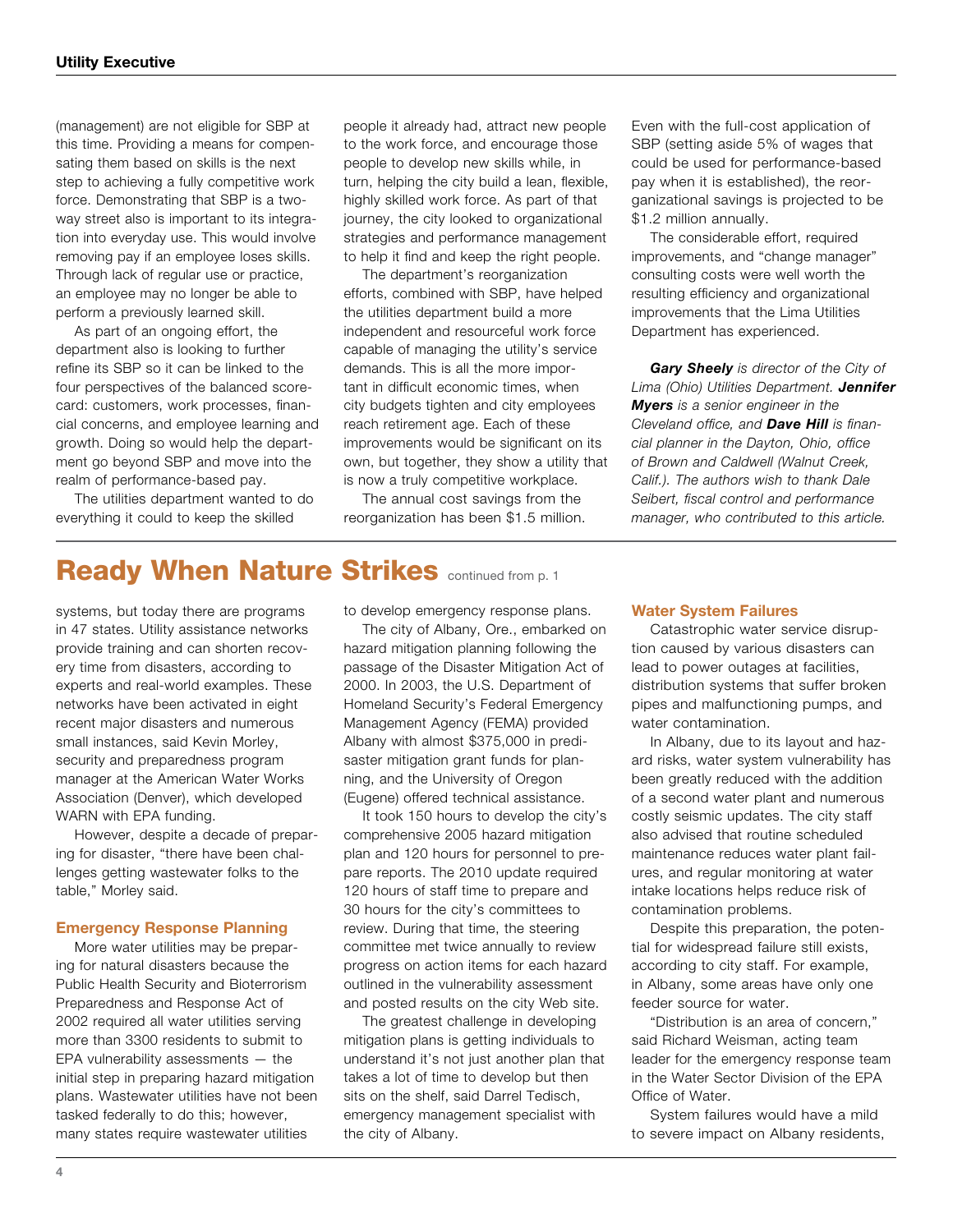

### **Figure 1. Emergency Response Tabletop Exercises for Drinking Water and Wastewater Systems' Interface**

businesses, and industrial plants. Firefighters and the city itself may need to tap reservoirs during major power failures, because no backup power is available at either of the treatment sites. Adding generators would eliminate the power-failure threat.

Albany's vulnerabilities also include source water concerns. While a joint water venture has provided a second source for water, water conveyed from the Santiam River is highly vulnerable to contamination from stormwater runoff. According to EPA, more frequent flooding due to climate change also could cause increased wastewater overflow discharges, and this should be a concern for wastewater utilities.

"The historic record could be unreliable for the future of overflows," said David Travers, director of EPA's Water Security Division.

Albany plans to conduct a vulnerability analysis of its wastewater collection system during the next 2 to 5 years.

### **Stress-Free Training**

Once a system outlines its vulnerabilities and prepares to mitigate hazards, it also must train staff on how to respond to natural disasters to help improve a utility's ability to respond effectively and get affected systems back on-line quickly.

It's crucial to "practice, test, and improve emergency response planning procedures in a stress-free environment," Weisman said.

To aid utilities in training their staff, EPA recently updated its free guide, *Emergency Response Tabletop Exercises for Drinking Water and Wastewater Systems* (see Figure 1, above), which is available on CD. More than 3000 copies of this guide have been released. EPA also worked with the Federal Emergency Management Agency (FEMA) to modify the National Incident Management System (NIMS) and Incident Command System (ICS) courses and offers tailored classes to the water sector.

NIMS and ICS provide a consistent framework, Weisman said. If utilities

have a better understanding of ICS and NIMS, they're going to communicate in a clear and effective manner, he said.

Travers added that during disasters, such as Midwest flooding in 2008, utilities "have relied on their NIMS/ICS training."

Neither FEMA nor EPA has compiled data on the number of water-sector utilities that have gone through the training. However, Travers said the agency has "trained close to 10,000 utilities" since the program began. In 2010, EPA trained at 320 facilities, reached more than 300 through WaterISAC (Washington, D.C.), and performed practice exercises with various state WARN programs. Several more utilities trained online through FEMA's Web site, Travers said.

Weisman also noted that becoming NIMS-certified makes a utility eligible for Department of Homeland Security funding. More than \$3 billion was available in 2009.

EPA's on-location training sessions last 1 to 2 days, depending on the number of courses offered. Staff must pass an online test to achieve certification.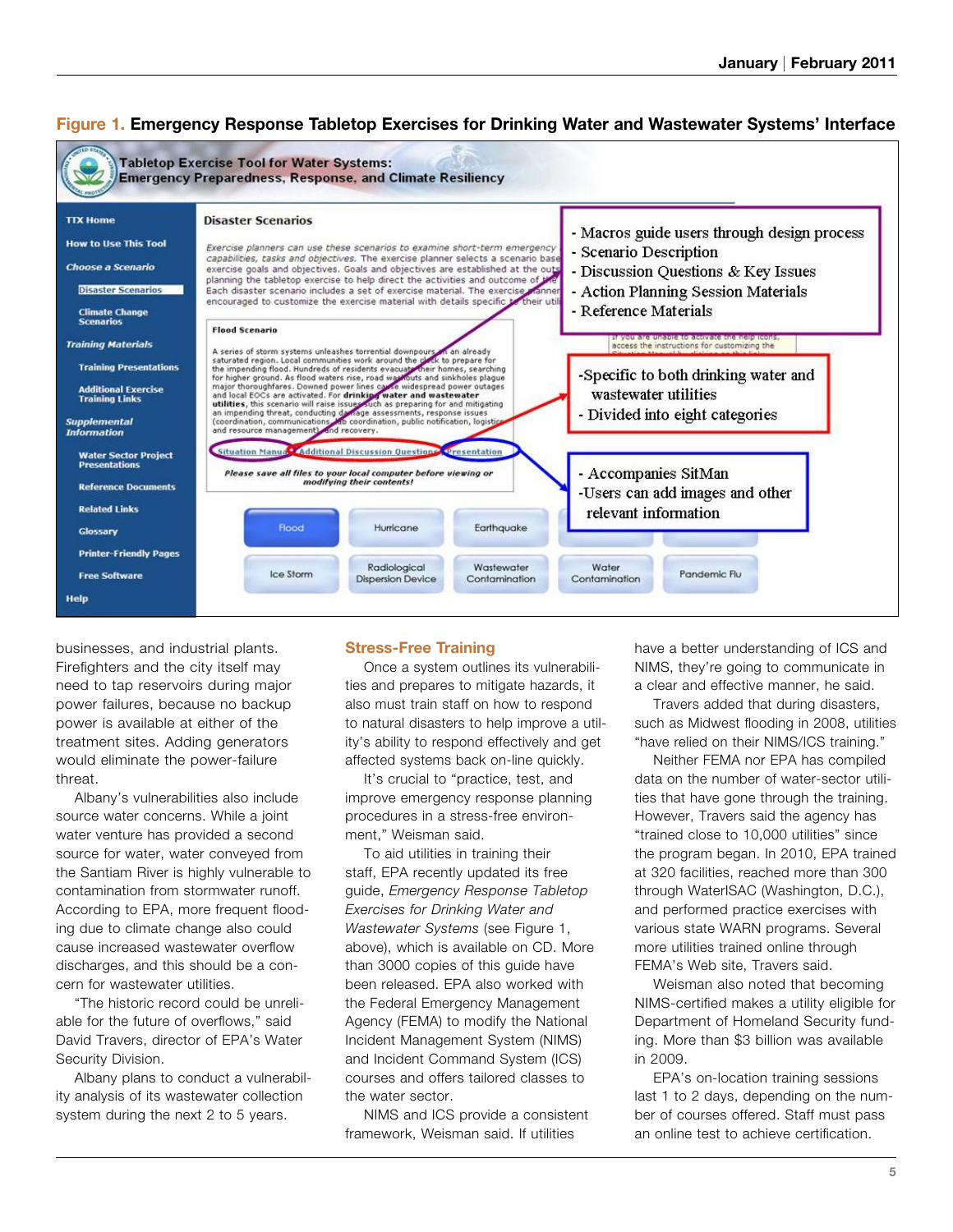

### **Figure 2. Incidences in Which Water and Wastewater Agency Response Networks (WARNs) Were Activated**

### **Utilities Helping Utilities**

Prepared and well-trained utility staff may still need more hands when disaster strikes. This has led many to participate in WARN programs (see Figure 2, above).

Clarence Warnstaff, chairman of the Virginia WARN Committee and business development manager for water programs at Michael Baker Corp. (Moon Township, Pa.), said Virginia WARN's 19 signers represent the state's largest utilities. In the year since being established, "half the state is covered, but there is still a lot of work to do," he said.

Travers said the benefits of the WARN program were illustrated in March 2008. After a substantial salmonella outbreak in Alamosa, Colo., — the state's worst outbreak in 20 years — a number of Colorado WARN utilities got together to manage sampling, flushing, and disinfection of the afflicted water system.

Once called, partnering utilities had "boots on the ground in 24 hours," Morley said.

Alamosa was not a participant in the network at the time and was not yet aware of the newer program, said Don Koskelin, Alamosa public works director and assistant city manager.

In the 10 weeks following the Alamosa outbreak, CoWARN membership increased from 33 to 61 utilities, according to the American Water Works Association 2008 white paper "Economic Benefits of WARN."

Without CoWARN, "things would have been much worse," Koskelin said. "It was vital to addressing the situation we were faced with," because, as a small utility, Alamosa does not have the personnel required to develop and execute an effective response plan for a situation on the order of the outbreak's magnitude, he added.

Often, small utilities hesitate to sign mutual-aid agreements and participate in WARN programs because they think they can't afford it, Morley said. "They could also be under the illusion they can't help anybody," he said.

However, Ken Pollock, superintendent of water treatment at Denver Water, a CoWARN member that responded to the Alamosa outbreak with staff, supplies, and financing, noted how important it is for large utilities to connect with smaller ones through the program.

At some point, if Denver water needed assistance, it could borrow people from smaller utilities who have experience, Pollock said. While Denver spent thousands of dollars on labor, staff accommodations, and use of equipment in responding, it asked Alamosa to reimburse only \$4600 for consumable supplies.

Many natural disasters causing large water system breaches were ultimately self-contained. "There were a lot of dress rehearsals," Morley said. He agreed that larger water utilities at times will need to tap outside staff.

Many of the experts interviewed said smaller utilities perhaps stand to gain the most benefit. There is no cost to sign mutual-aid agreements — other than staff time to perform due diligence, there is no obligation to respond to requests, and training is free.

The onus is on small utilities to realize before disaster strikes that "these are the rules of the sandbox," Morley said. "Ideally, you don't want to be signing this on the hood of a truck," he said.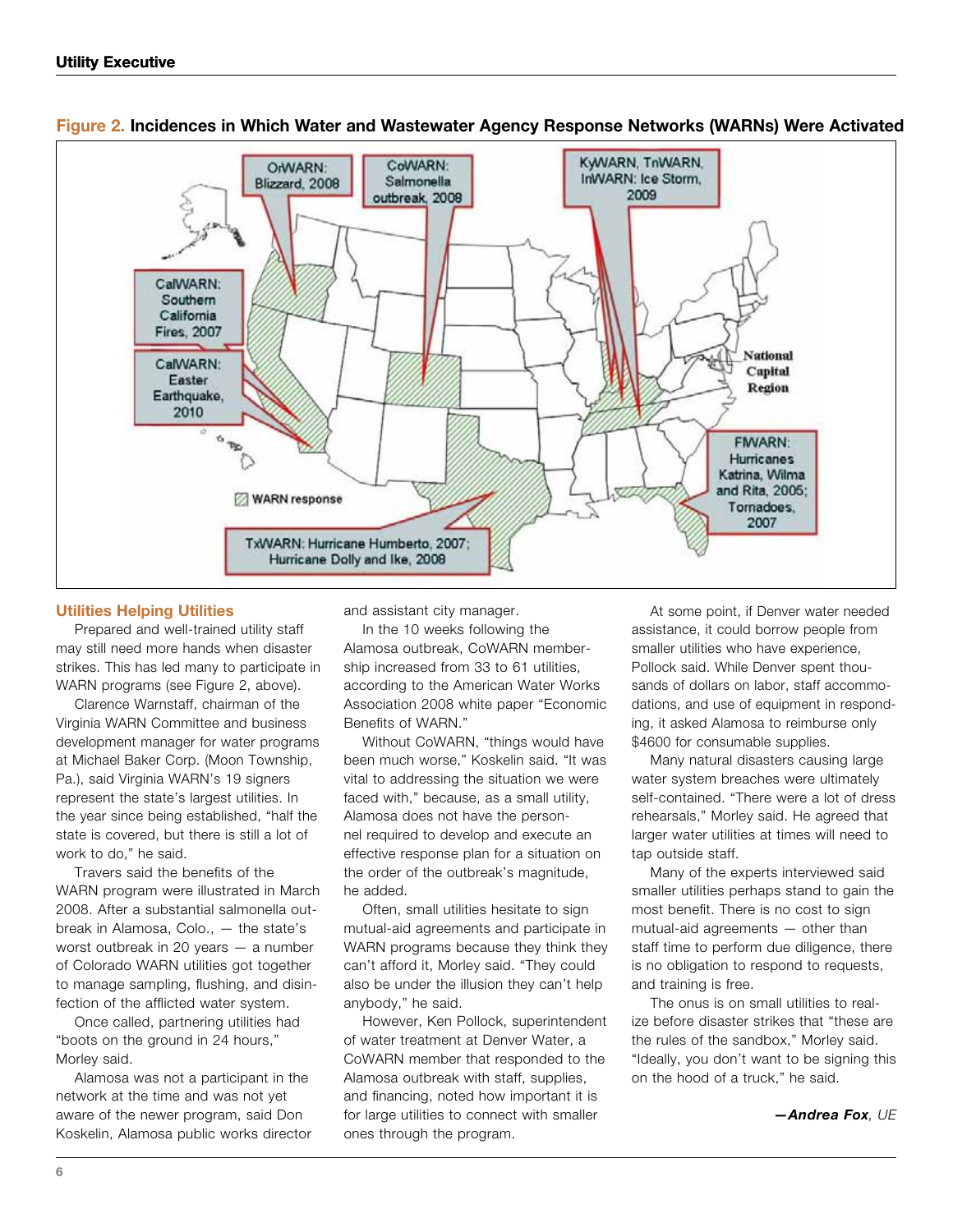## Build a Successful Mentor Program for Your **Utility**

Any organization can benefit from a mentor program, but it must be planned carefully, and participants must fully understand their responsibilities

Stuart Karasik

In recent years, it has become more<br>evident that utilities will face significant n recent years, it has become more challenges recruiting new employees to replace retiring baby boomers. With increased technical requirements and a decreasing employment pool, developing employees from within to promote to newly vacant positions has become one reasonable solution.

In other industries, mentorship programs have increased the success of internal promotion processes. According to a Center for Creative Leadership (Greensboro, N.C.) survey, 77% of respondents from U.S. companies that implemented mentorship and formal coaching programs improved their retention and performance metrics. Research has shown that organizations with successful mentor programs have a higher overall value within their professional communities.

Many organizations have attempted to create formalized mentorship programs but failed due to a lack of understanding of what a mentorship program is and what is required to succeed. So an organization considering one of these programs has to be well prepared.

The greatest benefit of a successful mentorship program is that it helps the organization develop a viable pool of future job candidates and leaders. This "volunteer breeding ground" of mentors and protégés enables the organization to select people who are the most knowledgeable, skilled, and prepared for future vacancies, from all levels within the organization.

In the process of setting goals, mentors' and protégés' tangible job opportunities can be explored and future candidates identified and groomed. This process has the added benefit of increasing job satisfaction and retention. When highly motivated and qualified employees identify promotional pathways within the organization and get assistance in following them, they tend to remain and get promoted rather than leave. This steady growth and commitment benefits everyone involved.

This process also enhances and formalizes internal professional networking opportunities for both new and senior employees. It also enables mentors to leave a legacy to the organization.

Mentorship programs also help effect positive change in corporate culture. Many utilities are seen as having formal, inflexible, unchanging cultures in which information is guarded and not shared. Employees must learn the hard way by trial and error. Successful mentorship programs force corporate cultures to become more open and collegial.

### **Mentors and Protégés**

Mentorship programs establish formal relationships in which one employee acquires practical knowledge and experience from another. The transfer may occur through formal and informal feedback, guidance, support, and counseling.

In reviewing the results of past mentor programs, one of the most common reasons for failure was the lack of understanding of the participants' roles and responsibilities. Recruitment of potential participants cannot be just a broad request for volunteers.

**The mentor.** This person provides guided autonomy to another employee. He or she encourages the protégé to develop goals, ideas, and aspirations. He or she helps the protégé go outside his or her comfort zone in identifying professional issues, opportunities, and barriers. The mentor provides varied learning opportunities and gains valuable formal and informal teaching experience.

Employees become mentors to increase their own personal development and organizational commitment. Mentors renew their confidence in their own professional knowledge, skills, and abilities. By helping others reach their professional goals, mentors understand that they can reach goals they have set for themselves.

Mentors must be willing to invest time in the process. A minimum of 4 to 6 hours per month must be set aside to prepare for meetings, meet with the protégé, and research and follow up on questions that the protégé identifies as critical to attaining goals.

Mentors must be open and accessible. They must freely and truthfully share personal and professional resources and experience.

They must be able to communicate verbally and nonverbally. They must be tolerant — they cannot get frustrated with their protégés' "silly" questions or unrealistic goals. They have to encourage the exploration of new ideas and options. Mentors also should listen carefully; preaching and lecturing should not be the primary method of interaction. Most important, they must be willing to openly confront negative intentions and behaviors.

*The protégé.* This person may or may not be new to the organization. The protégé learns the benefits and challenges associated with being a productive employee in the organization. He or she learns how to trust the mentor–protégé relationship so that personal and professional accomplishments and failures can be discussed openly. He or she receives encouragement and support in a nonthreatening, professional environment.

Protégés want to acquire knowledge and professional skills. They seek encouragement from other professionals with whom they may not normally interact. They also are interested in learning organizational and industry best practices.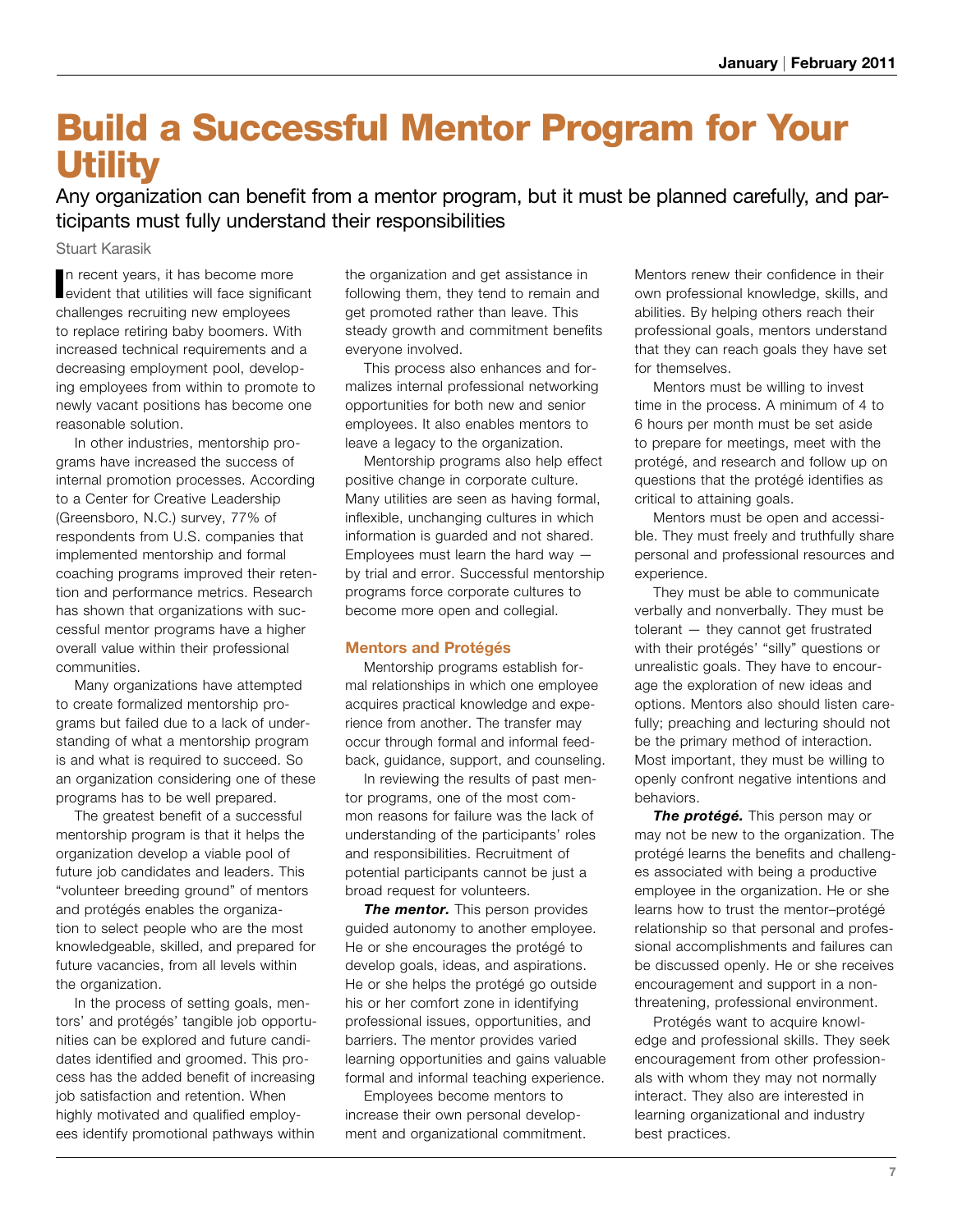Protégés must be able to set a few specific, measurable, attainable, realistic, and timely (SMART) goals and follow through on them. Protégés who are not able to work toward these goals, modify them, and attain them should not be included in the program.

Protégés must be able to express their feelings and discuss any dilemmas openly. They must be receptive to feedback and open to extensive selfand peer examination. Most important, they must have the courage to try new approaches that are critical to attaining their SMART goals.

*Matching the pairs.* A successful program must have structured guidelines for establishing mentor–protégé pairs. The first requirement is that mentors and protégés be peers, meaning that one should not be a direct supervisor of the other.

There may be a varying level of education between the two people. Levels and areas of experience should vary. The pair should be created based on each person's requested growth areas. This may frequently require the pair to be from different parts of the organization, such as a mentor from the operating division and a protégé from the support division.

The mentor and protégé may not have a lot in common, either professionally or personally, except for the strong desire to grow and learn by working closely with others. Both members must have the time and ability to respond positively to challenges that may arise, such as frustrations identifying or meeting goals, lack of direction or commitment, and lack of support by other supervisors.

Mentors and protégés must understand that they need to communicate early and often and that the mentoring relationship is based on mutually decided goals and actions. The mentor is not a job coach or tutor, and neither person is a clinical psychologist or counselor.

#### **Sample Program Timeline**

The following is a timeline from one mentorship model that has been successful in some professional organizations. This mentorship program was

designed to be approximately 5 months long, but planning activities add an additional 5 months. This timeline assumes that the program will begin in June.

Between November and January of the year preceding the program, the organization identifies a staff person who will serve as a mentorship coordinator and will assume responsibility for the program overall. This person then forms a steering committee of five to eight other staff members. The coordinator establishes steering committee guidelines, schedules, roles, and responsibilities.

Mentors and protégés must understand that they need to communicate early and often and that the mentoring relationship is based on mutually decided goals and actions.

The coordinator creates job descriptions for key positions that the steering committee must fill. These include lead mentors, who serve as a resource for three to five mentors. The lead mentors ensure that mentor–protégé pairs meet when they have arranged to meet and are on track with their activities. They also must be available to resolve any conflicts that arise. Other positions include a recruitment coordinator, events coordinator, and marketing coordinator (if desired).

The recruitment coordinator creates the mentorship orientation program. From February to April, the steering committee focuses on training committee members to present the program to employees.

The mentorship orientation program should be offered often and at rotating times and locations to be sure that all employees have an opportunity to attend. The steering committee tracks

participation in this program and follows up on employees' interest in becoming mentors or protégés. Employees with specific skills or potential may be recruited as either mentors or protégés. Steering committee members may contact prospective mentors and protégés individually, and past mentors and protégés may recommend others they feel would be appropriate for the program or would benefit from participation.

The events coordinator develops a matching preparation questionnaire and an interest questionnaire that are distributed at the orientation.

Next, the events coordinator begins planning for the matching event. He or she creates an agenda, focusing on

- an icebreaker;
- the matching; and
- a formal training session explaining the program's goals, the requirements of each participant, timelines, and the level of commitment that is required for success.

The matching event is held in mid-May. The protégés identify the top three mentors they would like to be matched with, and vice versa. At the event's conclusion, steering committee members collect these matching preferences and announce the mentor–protégé pairs. Then the mentors and protégés are encouraged to schedule their first meeting within 2 weeks. The marketing coordinator disseminates information about the program after the matching event.

The June through October period is the summer meeting time. During this timeframe, the pairs are encouraged to meet at least once per month to establish SMART goals and assess progress toward them.

The steering committee schedules two mandatory meetings for all mentors and protégés. These meetings facilitate roundtable networking among all mentors, protégés, and steering committee members. They afford the participants the opportunity to interact with others who may be of assistance with goal setting and achievement.

During these meetings, mentor–protégé pairs are asked to formally report to the group on goal progress, impediments,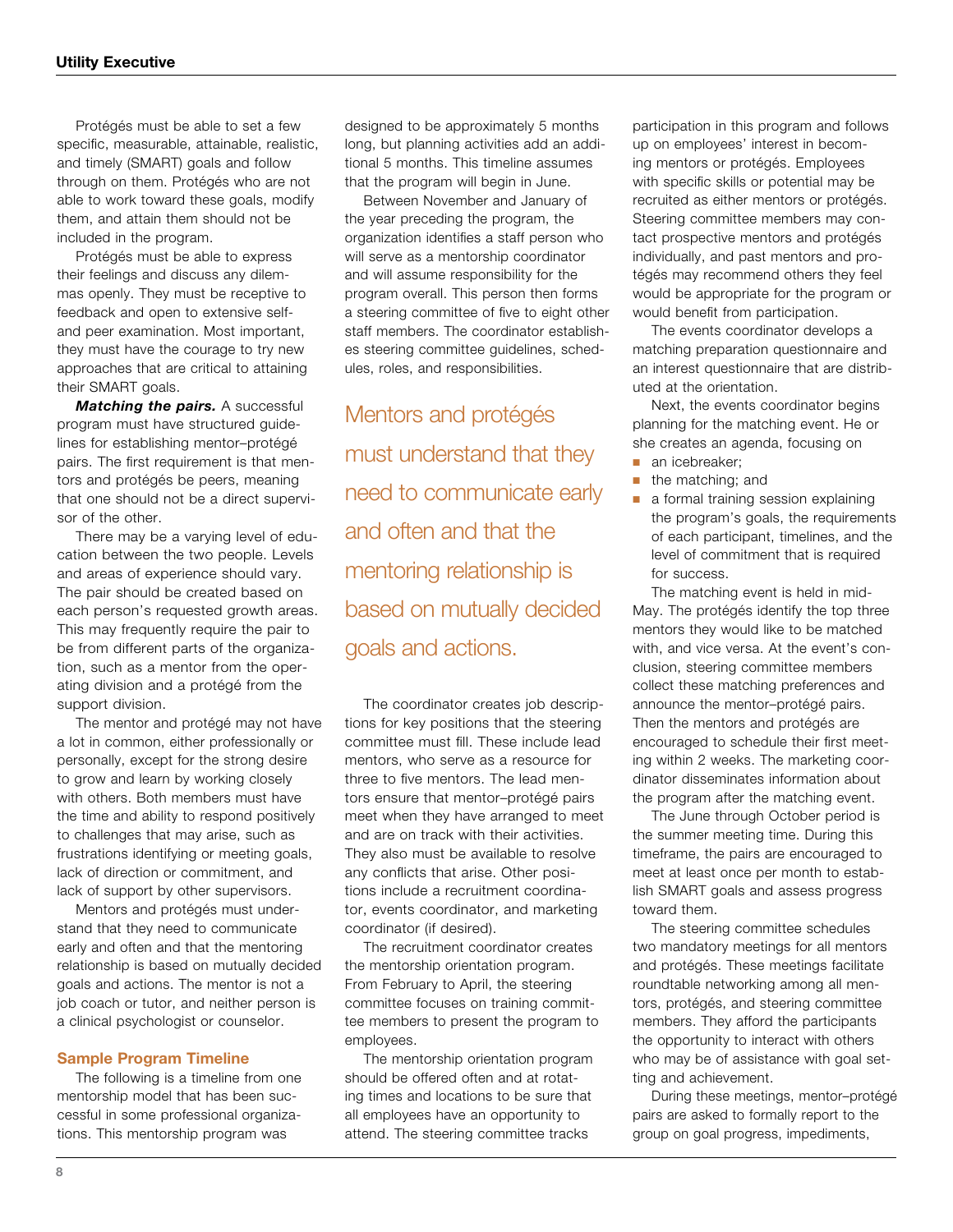and resources by giving 5-minute presentations.

October is graduation month. The graduation ceremony enables each member to celebrate individual successes and relate them to the program. The organization's executive manager is encouraged to attend and participate. Alumni and other resource staff also are invited. During the graduation, each pair addresses the group to share their feelings about the program, and lead mentors are encouraged to present their personal observations about the pair.

Finally, mentors and protégés are told that they will receive an in-depth program evaluation to return to the steering committee. Recommendations from these evaluations are incorporated into the next program cycle.

### **Lessons Learned**

Incorporating suggestions from past

events can improve the quality of subsequent programs. Some suggestions for improvement relating to the program previously discussed have included

- formally identifying the role of the lead mentor in guiding the mentor– protégé pair,
- giving the steering committee the authority to ask mentors or protégés who are not meeting program goals to leave the program, and
- eliminating the group "report outs" of mentor–protégé progress at each group meeting.

Large and small organizations have different needs and constraints that must be considered before adopting a mentorship program. You must first review your organization's strategic business plan to see if a mentorship program would fit. If so, ensure complete alignment. Share program goals with executive management and provide details on the program's content, required commitments, and benefits — including improved job satisfaction, retention, career-path and succession planning, and retention planning.

Another lesson learned is that employees must be encouraged to be mentors to others outside of their work groups, just as protégés must ask for mentors outside of their work groups.

Planning is critical to the success of this program, and the matching event is the most important element. If the matching is not planned diligently, the program may not succeed.

A mentorship program is challenging yet fulfilling. All organizations are encouraged to develop one that meets their needs.

*Stuart Karasik is training program manager in the City of San Diego Public Utilities Department.* 

# Raising the Bar

DC Water plans upgrades and breaks ground on new facility to meet stricter nitrogen discharge standards

In an effort to reduce nitrogen runoff<br>Ito the Chesapeake Bay and Potoma to the Chesapeake Bay and Potomac River, DC Water is about to initiate a monumental improvement plan. The utility plans to upgrade its massive Blue Plains Advanced Wastewater Treatment Facility in Washington, D.C., and break ground on a \$950 million enhanced nitrogen-removal facility.

The Blue Plains facility, which handles wastewater from D.C. and neighboring Montgomery and Prince George's counties in Maryland and Fairfax and Loudoun counties in Virginia, treats 1.4 million  $m^3/d$  (370 mgd) of wastewater and has a peak wet weather capacity of 4.073 million  $m<sup>3</sup>/d$  (1.076 billion gal/d). According to a DC Water press release, the facility currently operates under one of the most stringent National Pollutant Discharge Elimination System permits in the United States. Under the existing permit, the facility has a discharge limit

of 3.9 million kg (8.5 million lb) of nitrogen annually. But DC Water and the U.S. Environmental Protection Agency have agreed that under the facility's new operating permit, the discharge limit will nearly be cut in half to 2.1 million kg (4.7 million lb) of nitrogen annually. DC Water must reduce its nitrogen discharge to these levels by 2015.

### **Leading the Charge**

"These reductions are critical to protecting the health of the Chesapeake Bay as well as the Potomac River," said Shawn M. Garvin, U.S. Environmental Protection Agency Region 3 administrator, in a press release. "By significantly reducing nitrogen pollution from the Blue Plains plant, we're taking a major step on the road to restoring the Bay for future generations. DC Water, through its early actions to enhance treatment levels at this facility, is clearly a leader in the Bay restoration."

Though the timeline to achieve these levels may seem daunting, it is not impossible, said George S. Hawkins, general manager of DC Water. "We are intending to achieve this," he said. "We plan to get [the nitrogen removal facility] up and running by 2015."

DC Water continually has been a successful performer when it comes to meeting goals to restore the bay and Potomac River, Hawkins said. He pointed out that D.C. was the only jurisdiction in the Chesapeake Bay watershed (D.C., Virginia, West Virginia, Maryland, Delaware, Pennsylvania, and New York) that met its goals for 2010.

"We've met the existing goals for nitrogen," Hawkins said. "And we even exceeded it for an extended period of time."

But the utility still faces challenges in meeting its next set of objectives, Hawkins said. DC Water is anticipating an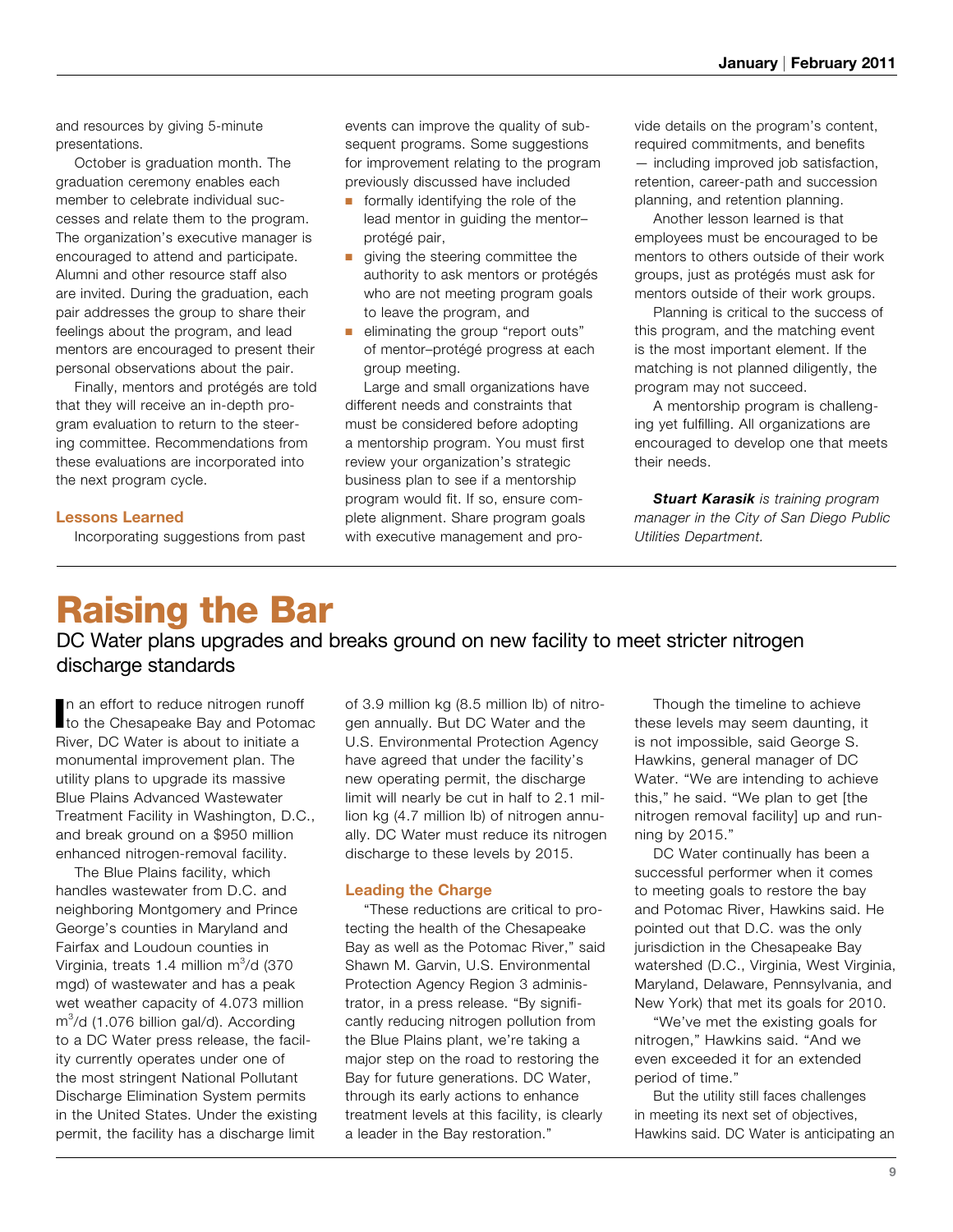### Sarasota Bay Leads the Way in Nutrient Reductions

While efforts continue to restore Chesapeake Bay to its cleaner past, waterbodies like Sarasota Bay have made major strides during the past two decades in reducing nutrient levels. According to a study conducted by the Sarasota Bay Estuary Program (Sarasota, Fla.) — reported in *State of the Bay 2010: Celebrating Paradise, Staying the Course* — nitrogen runoff to Sarasota Bay has been reduced by 64% since 1988, and all Sarasota Bay waters now meet state water quality standards for nutrient pollution.

These improvements are due largely to controlling discharges from wastewater treatment plants, said Mark Alderson, director of the Sarasota Bay Estuary Program.

According to the *State of the Bay* report, wastewater discharge to the bay decreased by 95% between 1988 and 2010. The bay area had determined almost 20 years ago through modeling that wastewater treatment plants had been the largest contributors of nutrient pollution, Alderson said.

The effort to reduce the impact of wastewater discharges on the bay started in 1990, Alderson said, when the state passed legislation mandating that wastewater treatment plants discharging into the bay had to meet certain advanced treatment levels. He said that almost 4 years later, the Sarasota Bay area discovered that it was overpumping its aquifer.

"Suddenly, wastewater was seen as a commodity," Alderson said. According to the report, "the recurrence of prolonged droughts in Southwest Florida has led to the emergence of reclaimed wastewater as a valuable alternative source for irrigation."

So, wastewater treatment plants had more of an incentive to reclaim wastewater rather than to discharge it, Alderson said.

"All partners within the watershed have developed reclaimed water systems that have resulted in nearly 60% of wastewater now being reclaimed as alternative supply," according to the report.

As of now, only two wastewater treatment plants — one operated by the City of Sarasota, the other by Siesta Key Utilities Authority (Sarasota) — still discharge to the bay, Alderson said. But they perform advanced wastewater treatment and only discharge intermittently.

Some water that cannot be reclaimed is injected using deep-well technology. Alderson said Sarasota Bay area has encountered some problems with deep well-injection and recovery. Specifically, arsenic coagulation occurs when drawing water from the wells, but the estuary program and other stakeholders are working on that problem by either flushing the well lines or bringing up water from the wells in a different way, he said.

increase in population in the next decade, which could pose obstacles to proper wastewater treatment, he said.

### **Providing Solutions**

To combat these challenges, the utility is building the new enhanced nitrogenremoval facility and making upgrades to the existing treatment plant.

"The biggest single challenge is high-flow events," Hawkins explained. Currently, the Blue Plains facility performs tertiary treatment on wastewater before it is discharged. "But during high-flow events, a portion of the flow is diverted," he said. The diverted portion undergoes primary treatment and then is mixed with the tertiary effluent. Mixing primary effluent during high flows has made it almost impossible to reduce nitrogen discharge to the levels required under the new permit.

DC Water cannot add more secondary or tertiary treatment technology to its Blue Plains plant to treat all of its influent during high-flow events, because it lacks the land for the equipment. But it can store the water for later treatment, thanks to the Anacostia River Tunnel Project, Hawkins said.

According to the DC Water Web site, the tunnel system is designed to capture and provide storage for combined sewer overflows being discharged to the Anacostia River. The tunnel system consists of a series of three tunnels from the Blue Plains Advanced Wastewater Treatment Plant to the northeast boundary area in the vicinity of Brentwood Reservoir. Hawkins said the extra capacity in the tunnel will hold the overflow from high-flow events. The stored water will receive tertiary treatment later at Blue Plains.

The utility also will improve its nitrogen removal capability with the addition of an enhanced clarifier that will be put in the corner of the Blue Plains facility. "It will definitely improve the process," Hawkins said. DC Water chose to go with the enhanced clarifier because of its footprint and performance.

The enhanced clarification process uses high-rate settling equipment that employs chemicals to remove 85% or more of the suspended solids in wastewater and has a footprint much smaller than primary clarifiers. Hawkins said that while primary clarifiers will treat 3785 L (1000 gal) in a certain time, this process will treat 37,850 L (10,000 gal) in that same time. "It's like a turbocharger," he said.

Of course, all these upgrades come with a price.

Hawkins said the fundamental source of funding for these projects is going to be through rates, and DC Water will have to raise rates to do this. (DC Water's customers are split into two categories: retail customers in D.C. and wholesale service areas in counties in Maryland and Virginia.) He said some of the funding will come through federal grants, but that amount is expected to be minimal.

*—LaShell Stratton–Childers, UE*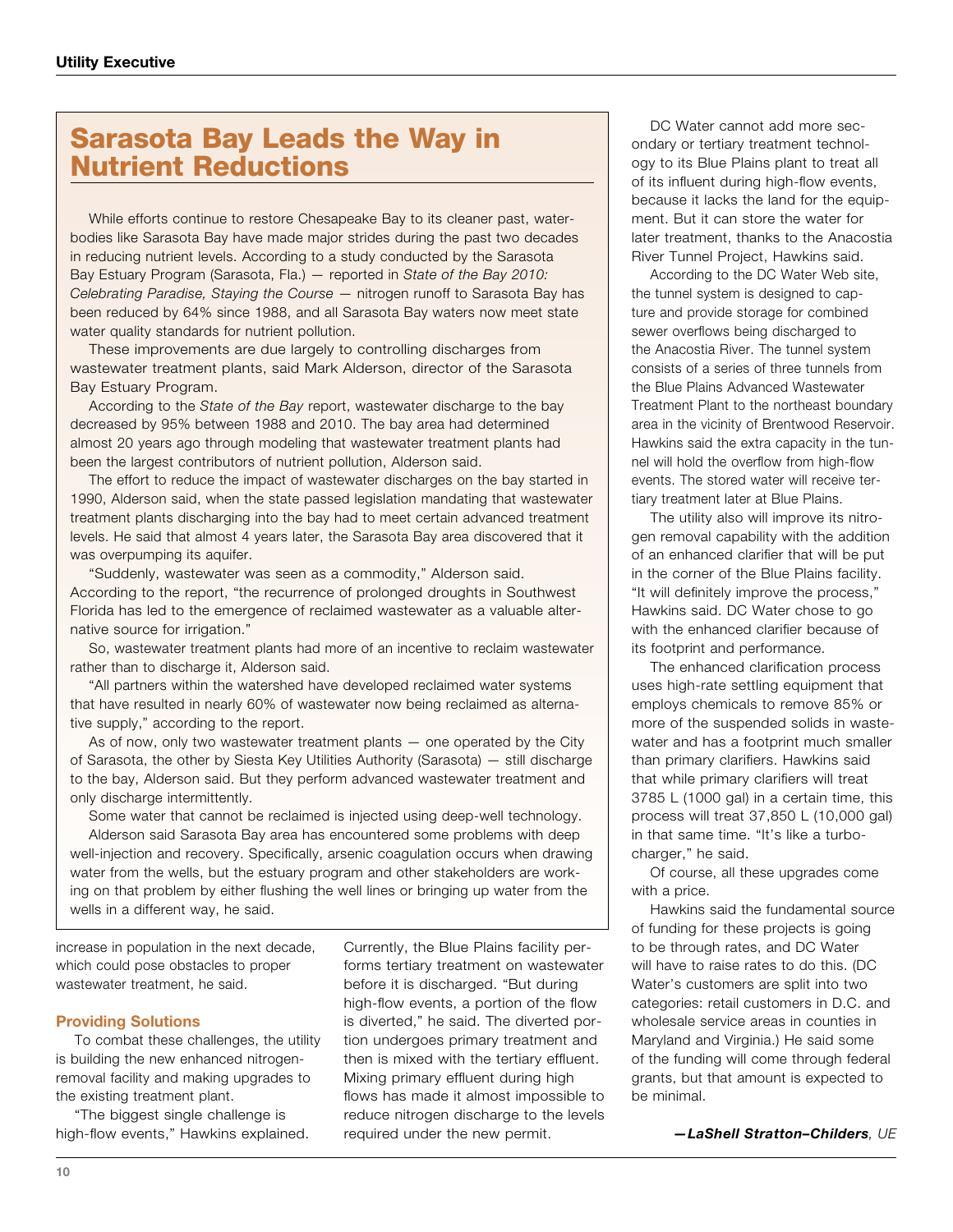# How To Find and Keep Good People in a Bad Economy

Becoming the Bear Bryant of the utility industry

Rob McElroy

Those in the utility industry<br>
I may never get a ticker-tape parade for their efforts or have statues erected in their honor. But they absolutely can build a winning team by taking the same approach used by top sports coaches like the University of Alabama's legendary Paul "Bear" Bryant.

Coach Bryant recruited only the very best people to work for him, in good times and bad, and played to win with them over the long haul. Applying his lessons to a utility can yield huge wins for the utility team.

### **Lesson No. 1: Quit Hiring and Start Recruiting**

You will never see a "Help Wanted" sign posted for a winning sports team. These teams have recruiters scouting for new talent constantly. They understand that at any time, a key player could be recruited to another team, get injured, or just

retire. Smart coaches do not wait until they have an opening to start looking. They go looking for great players, even when there are no open positions on the team. It is called "developing your bench."

Utility managers should do the same thing so they constantly have a list of good people they could recruit in short order should openings become available. Developing the bench of a utility operation should involve the following:

- **Always be looking.** Utilities should keep their eyes open and keep notes on great workers they run across day-to-day, no matter where these workers may be now.
- *Advertise even when there are no openings.* Utilities should let their



communities know they are always looking to identify great people for that "call back" file. They should accept applications even when they do not have an opening.

- *Talk to employees.* Employees can be some of the best recruiters. Let them know the importance of attracting great workers in good and bad times.
- *Have a great reputation.* Recruiting means getting someone to quit what they are doing to work for you instead. Utilities should ask themselves, "Does my utility have such a great reputation that people would be willing to leave their current employer to work for me?" If not, the utility needs to work to make this a reality.

Bad attitudes spread like wildfire, and one of the first things a good coach looks for is the right attitude toward the game and the team as a whole. A good coach never rushes the wrong person onto the team just to fill a gap.

In the utility industry, the only thing worse than an unfilled job opening is filling it with just a warm body to get through a short-term workload crunch. Do not allow supervisors to hire anyone who lacks the necessary skills to be successful for you in the long term. To guard against this happening, management must meet with supervisors and managers regularly and remind them to hire only the best workers, even if it takes longer than it would to hire the next "not-so-objectionable" person who walks in off the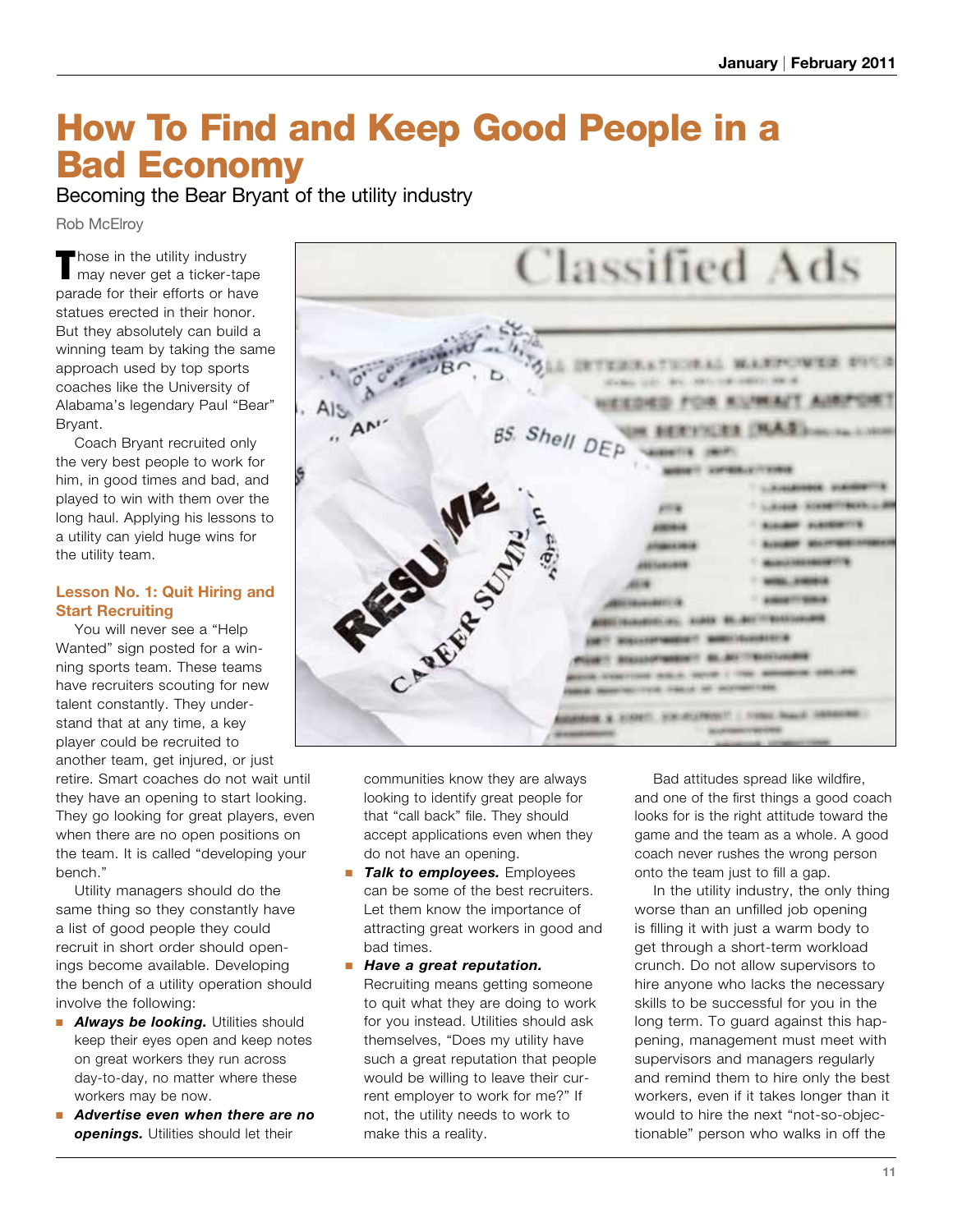street. Insist on holding out for only the very best.

### **Lesson No. 2: Teach the Player How To Be a Coach**

Playing on a sports team for years does not automatically qualify you to coach later. Watching someone else do something does not make you an expert in how to do it. For example, if a child watches his or her parents drive for 16 years, does that qualify him or her for a driver's license?

To become a great coach, an athlete must be trained. Likewise, train every supervisor and manager in proper interviewing techniques. Do not assume that managers and supervisors know how to interview job candidates effectively just because they have been interviewed themselves.

Remember, the best workers do not want to work for lousy managers. When they see an unprepared and mediocre interviewer, it makes them shy away from wanting to work for that manager. Let job candidates experience only great interviewers. It is one of the most important tasks a manager does.

### **Lesson No. 3: Great Players Welcome a Tough Tryout**

To a great athlete, a brutally tough tryout is a welcome sight because it quickly and effectively weeds out mediocre players. The best players are anxious to show off their superior skills.

Likewise, the very best utility workers will not be afraid of a tough interview. In fact, they welcome it because it makes it easier for them to distinguish themselves from average applicants. Interviewers should be trained to ask tough, probing questions and dig until they get straight answers to all of the questions from the job candidate.

### **Lesson No. 4: Tailor-Fit Jobs to the Candidate**

Does a good coach only look for a player who will fit the jersey the team already has? Of course not! A coach will fit the jersey to the player. A football coach looking for a good passer may come across a phenomenal runner.

When that happens, a good coach will change the offense to match the new player's strength.

Job descriptions are similar. A utility may find someone who fits a job description perfectly. But more likely, they will have to alter the job description slightly to match the abilities of the new hire.

Job descriptions are not sacred. Be open to minor alterations. Be open to including extra strengths in the selected candidate or de-emphasizing inconsequential weaknesses if the total package still looks good.

### **Lesson No. 5: Tell Great Players You Want Them on Your Team**

When a team is trying to get a great player to sign, the coach always personally makes the offer. There is something incredibly powerful about the statement, "I want you to join my team." It makes it hard to say no.

When making offers to job candidates, hiring managers should remember this lesson. The hiring manager has interviewed the candidates and formed an opinion about them. He or she has a vested interest in picking just the right person to become a long-term, stable, and successful part of the team.

Why then would the hiring manager sit out on making the job offer to the candidate of choice? The chosen candidate deserves to hear the words, "I want you" from the person to whom he or she will be reporting.

### **Lesson No. 6: Make Complete Offers**

A coach trying to recruit a great player would never say, "Would you like to take the job of running back for a salary of [*fill in blank*]?"

Instead, a good coach lays out every powerful but intangible item that goes along with the offer. Sure, the subject of money comes up, but it does not rule the conversation, and money is certainly not the opening bid.

When job offers are thought about in the utility industry, the focus too often is on money. An effective offer should focus on four key areas instead:

- *Total investment*. This is the full compensation package, including pay, vacation, company-paid health benefits, sick leave, and other benefits. A utility manager might say, "Our company is willing to spend more than \$55,000 per year in salary and benefit costs to have you come work for us. It can be broken down this way. …"
- **Personal growth.** Explain what the company will invest in their personal development. For example, "We're going to keep investing time and money in your professional development every year you work with us, because it is good for both you and the company."
- *Work life.* What's the mood or vibe of the utility? What kind of events do employees at the utility participate in at work and after hours? Softball? Bowling? Company outings? "Our company is tight-knit, like a family," a utility manager might say. "If you like working on a team where everyone pulls together to win, you're going to love working for us."
- **E** *Corporate future.* Are company prospects good? Is the utility in a stable business environment, or are they doing layoffs? Is the utility offering a career or just a job? "We've never had a layoff here, and we don't want to ever get so overstaffed that one is necessary," the utility manager should explain. "Sound business decisions by our top management and board of directors have positioned us well to ride out this downturn in the economy." What prospect does not want to hear that?

### **Lesson No. 7: Welcome New Employees Aboard**

Smart coaches never hire players and let them figure out on their own what they should be doing. They carefully manage the transition of a new player to a productive team member. Often, that means assigning the new player a roommate who can help acclimate him or her to the team and what is expected. It can involve introductions to all of the coaching staff, trainers, and team.

In the utility industry, it is equally criti-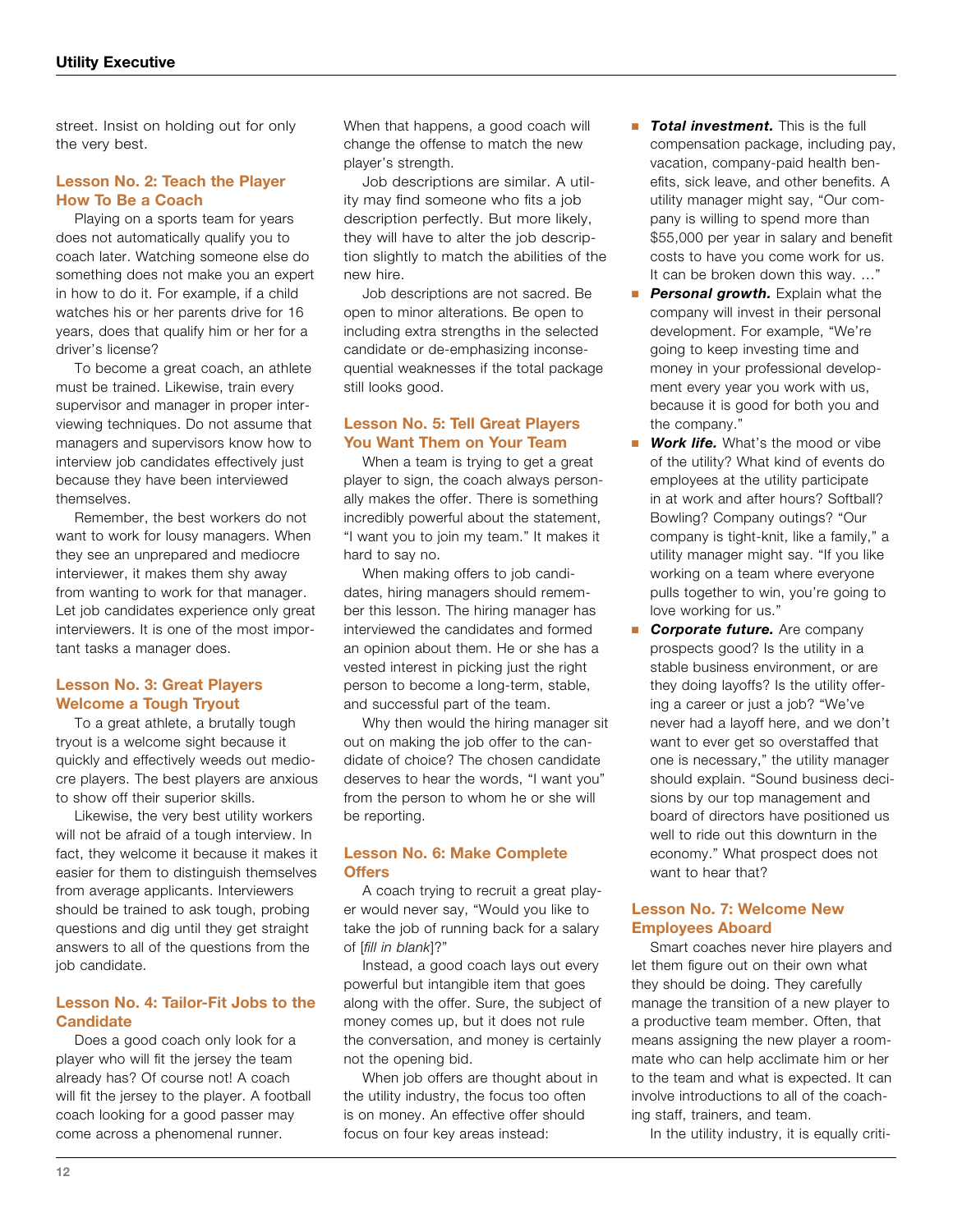cal to transition from finding to keeping great employees. The orientation process helps introduce a new hire to the company family. Match new hires to staff that can look after them during those first few critical days, weeks, and months. Help them fit in as soon as possible. Never leave it to chance.

### **Lesson No. 8: Play to Your Strengths**

One of the greatest quarterbacks of all time was Joe Namath. Namath made a name for himself as one of the best passing quarterbacks in the game, despite having knee problems throughout his career. Those problems did not stop him from achieving greatness, because he and his coaches focused on putting his strengths to work in every game. Namath would have been a failure if his coaches focused on fixing his weaknesses instead. Similarly, a utility should focus primarily on the strengths its employee brings to the table. The utility will get much further turning his or her natural talents into star quality than trying to fix every weakness.

When workers' natural strengths match their job descriptions, success will come easily and will encourage a great worker to remain committed to a utility. By playing to an employee's strengths, a utility also can hold on to great people and retain the knowledge base that is so vital to the utility industry's effectiveness.

### **Lesson No. 9: Develop Great Players Into All-Stars**

Once new players come on board, the work is far from done. Specialty coaches and trainers carefully evaluate them in minute detail. They decide on a training regimen that will hone their skills further. Coaches review their stats and talk with them regularly so they understand where they are improving and where more effort is required. They ensure that their players' overall performance is improving in measurable ways.

By developing the individual members of the team, the team also becomes better. A utility must do the same thing

with its workers. A utility cannot hire people and expect improvement by meeting with them annually and showing them a list of things they did wrong in the previous 12 months. Conversation must be ongoing so there is measurable improvement all year long that both the manager and the worker are fully aware of and are monitoring. Constant feedback is key.

The annual review process should do little more than document a conversation that is occurring all year long. There should never be a surprise in someone's annual evaluation. If there is, managers are not doing their jobs properly.

### **Lesson No. 10: There Is No Substitute for Winning**

Bear Bryant's winning record proved he was one of the best coaches in the business. His teams generated pride in every player and respect from every competitor. The very best players always want to play for the best team and the best coach. That gave Coach Bryant an edge in recruiting year after year.

In business, the same occurs. The best people will not flock to a losing business. Businesses must demonstrate they have a winning game plan to attract the best workers. They have proof of their greatness. There are many environmental awards and operational excellence awards that utilities can compete for, as well as other award programs outside the utility industry.

Winning moments are as important for utility workers as they are for football players. Long-term recruiting will benefit from public "wins" that will attract the very best workers over time.

For example, both the *Wall Street Journal* and *Inc.* magazine have named Daphne (Ala.) Utilities one of the "Top Small Company Workplaces in America." These are great honors for any business. But it means even more to the utility and the author, since, traditionally, utilities are not known for their great workplace conditions, customer focus, or businesslike practices.

In fact, Daphne Utilities is the only utility company ever to make the list in the history of the program. While it made us proud to receive this recognition, we are more excited by the prospect of great workers gravitating to us over time because of this honor. We believe this honor will yield recruiting advantages for years to come. It instills pride in our current workers, as well as in the community we serve.

### **Lesson No. 11: Play To Win Over The Long Haul**

The week after winning the national championship, Coach Bryant and his staff were back at work looking ahead to the next game they would play months down the road. After all, there was much to do:

- Planning for players who would be graduating soon.
- Recruiting great talent for the future.
- Signing talented players before others had a chance to sign them.
- Incorporating new players into the team.
- Strength training for every person on the team.
- Training the coaching staff on how to do their jobs more effectively.
- Tending to the needs and career aspirations of the team's players and coaches.
- Evaluating every player's performance.
- Deciding who was delivering performance worthy of a place on the team.
- Deciding pay raises for staff members to reward their performance.

All these tasks have parallels in the utility industry. If a utility wants to remain strong, effective at what it does, and capable of meeting the challenges of tomorrow, it will follow this example and look to build a solid, winning team.

Performance was a good enough measure for Coach Bear Bryant. It is probably good enough for utilities as well. Utilities applying these simple suggestions stand a good chance that they could be on their way to a national championship.

*Rob McElroy is general manager of Daphne (Ala.) Utilities.*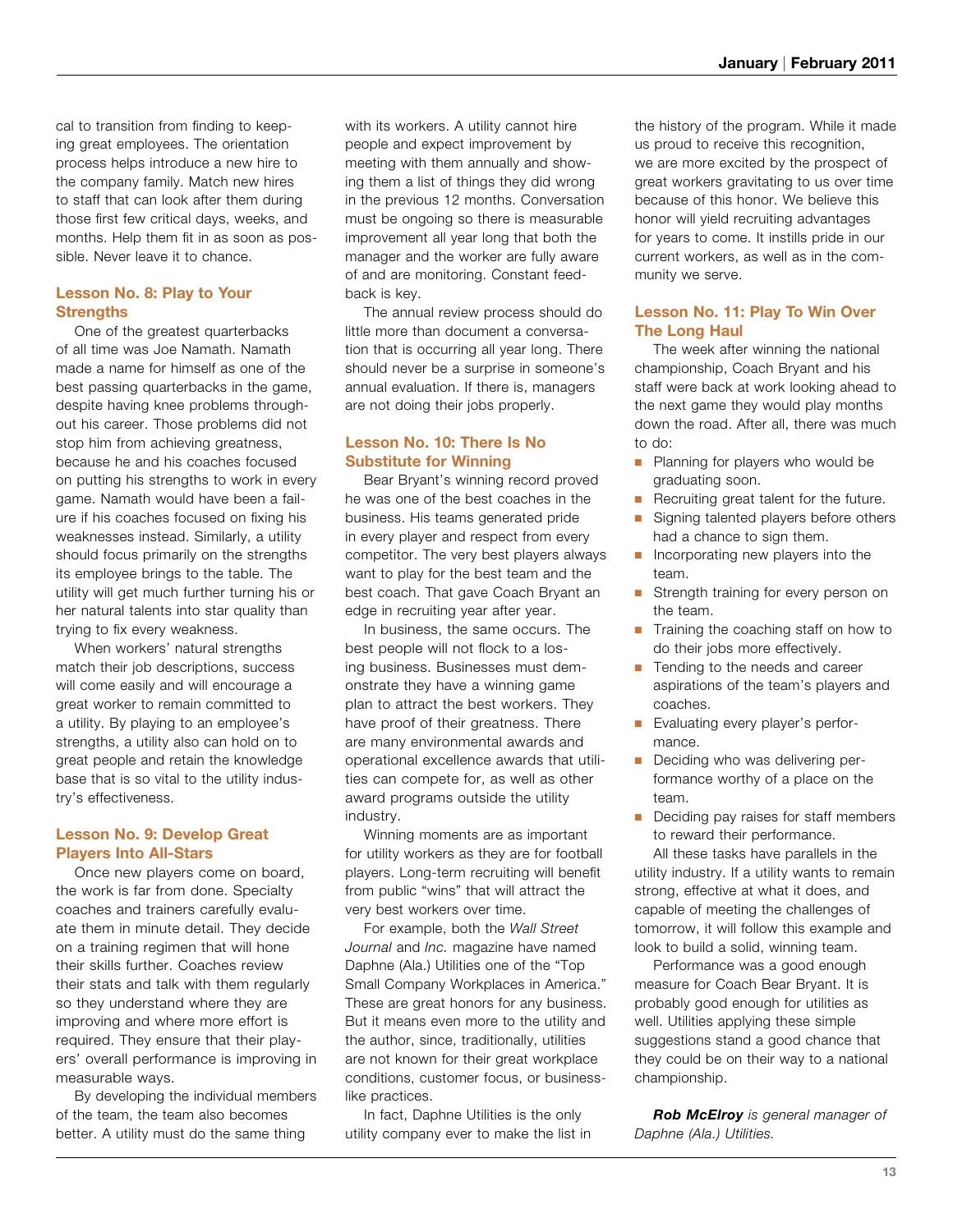# in brief

### **U.S. EPA Seeks New Timetable for Finalizing Boiler and Incinerator Regulations**

In a motion filed Dec. 7 in the United States District Court of the District of Columbia, the U.S. Environmental Protection Agency (EPA) is seeking an extension in the current court-ordered schedule for issuing rules under Sec. 129 of the Clean Air Act designed to reduce harmful air emissions from boilers and solid waste incinerators.

### Read a copy of the motion at [www.epa.gov/airquality/combustion/](www.epa.gov/airquality/combustion/docs/20101207motion.pdf) [docs/20101207motion.pdf](www.epa.gov/airquality/combustion/docs/20101207motion.pdf).

According to the EPA, this additional time is needed for the agency to repropose the maximum achievable control technology regulations based on a full assessment of information received since the rules were put forward. EPA is under a court order to issue final rules by Jan. 16. The agency is seeking to extend the schedule to finalize the boiler emission rules by April 2012 and the sewage sludge incinerators by July 15, 2011.

In order to meet a court-ordered timeline of Jan. 16, the agency proposed standards in April 2010. While EPA requested and received some information from industry before the proposal, the comments EPA received following the proposal shed new light on a number of key areas, including the scope and coverage of the rules and the way to categorize the various boiler types. After reviewing the data and the more than 4800 public comments including more than 80 comments for the sewage sludge incinerators proposal, EPA now believes it is appropriate to issue a revised proposal that reflects the new data and allows for additional public comments.

Read the comments the Water Environment Federation (Alexandria, Va.) submitted at [www.wef.org/WEF\\_MACT\\_](www.wef.org/WEF_MACT_SSI_CommentLetter_112910) [SSI\\_CommentLetter\\_112910](www.wef.org/WEF_MACT_SSI_CommentLetter_112910).

### **U.S. EPA Releases List of Drinking Water Contaminant Candidates for Regulation**

At the Dec. 8 meeting of the National Drinking Water Advisory Council, U.S. Environmental Protection Agency (EPA) officials said the agency had developed a list of nearly 20 groups of water constituents that would be considered for regulation, with three of these groups considered for regulation sooner than others. The three groups are carcinogenic volatile organic compounds, nitrosamines, and disinfection byproducts from the chlorination of drinking water systems.

Of the carcinogenic volatile organic compounds, eight are currently regulated and eight are unregulated. According to the council, regulations for the carcinogenic group are likely to build on what EPA has plans to do with two regulated compounds in that category: trichloroethylene and tetrachloroethylene.

Of the nitrosamines, five are being considered as candidates for regulation. Other nitrosamines will remain unregulated but will be monitored under EPA's second Unregulated Contaminant Monitoring Rule.

### **U.S. EPA Seeks Public Comments On Petition To Ban Triclosan**

The U.S. Environmental Protection Agency announced in the Dec. 8 *Federal Register* that it is seeking public comments on a petition submitted by Beyond Pesticides (Washington, D.C.) and Food & Water Watch (Washington, D.C.) to regulate triclosan.

Read the announcement at [http://](http://edocket.access.gpo.gov/2010/pdf/2010-30850.pdf) [edocket.access.gpo.gov/2010/](http://edocket.access.gpo.gov/2010/pdf/2010-30850.pdf) [pdf/2010-30850.pdf](http://edocket.access.gpo.gov/2010/pdf/2010-30850.pdf).

Triclosan is an antimicrobial substance used in pesticide products, hand sanitizers, toothpaste, and other consumer products. The petitioners claim that the "pervasive and widespread use" of triclosan poses significant risks to human health and the environment. In addition, the petitioners claim that the agency failed to address the impacts

posed by triclosan degradation products on human health and the environment, failed to conduct separate assessments for triclosan residues in contaminated drinking water and food, and is complacent in seriously addressing concerns related to antibacterial resistance and endocrine disruption.

Comments must be received by Feb. 7, 2011.

### **U.S. EPA Announces 2010 Enforcement and Compliance Results**

The U.S. Environmental Protection Agency (EPA) announced Dec. 6 the release of its annual enforcement and compliance results. In fiscal year 2010, EPA took enforcement and compliance actions that required polluters to pay more than \$110 million in civil penalties and commit to spend an estimated \$12 billion on pollution controls, cleanup, and environmental projects that benefit communities.

According to EPA, these actions when completed will reduce pollution by more than 635 million kg (1.4 billion lb) and protect businesses that comply with regulations by holding noncompliant businesses accountable when environmental laws are violated. EPA's civil enforcement actions for violations of the Clean Air Act alone will account for the reduction of an estimated 181 million kg/yr (400 million lb/yr) of air pollution. These reductions will represent between \$6.2 billion and \$15 billion annually in avoided health care costs. As a result of water cases concluded in fiscal year 2010, EPA is ensuring that an estimated 454 million kg/yr (1 billion lb/yr) of water pollution will be reduced, eliminated, or properly managed and investments in pollution control and environmental improvement projects from parties worth approximately \$8 billion will be made. EPA's civil enforcement actions also led to commitments to treat, minimize, or properly dispose of more than an estimated 5.35 billion kg (11.8 billion lb) of hazardous waste.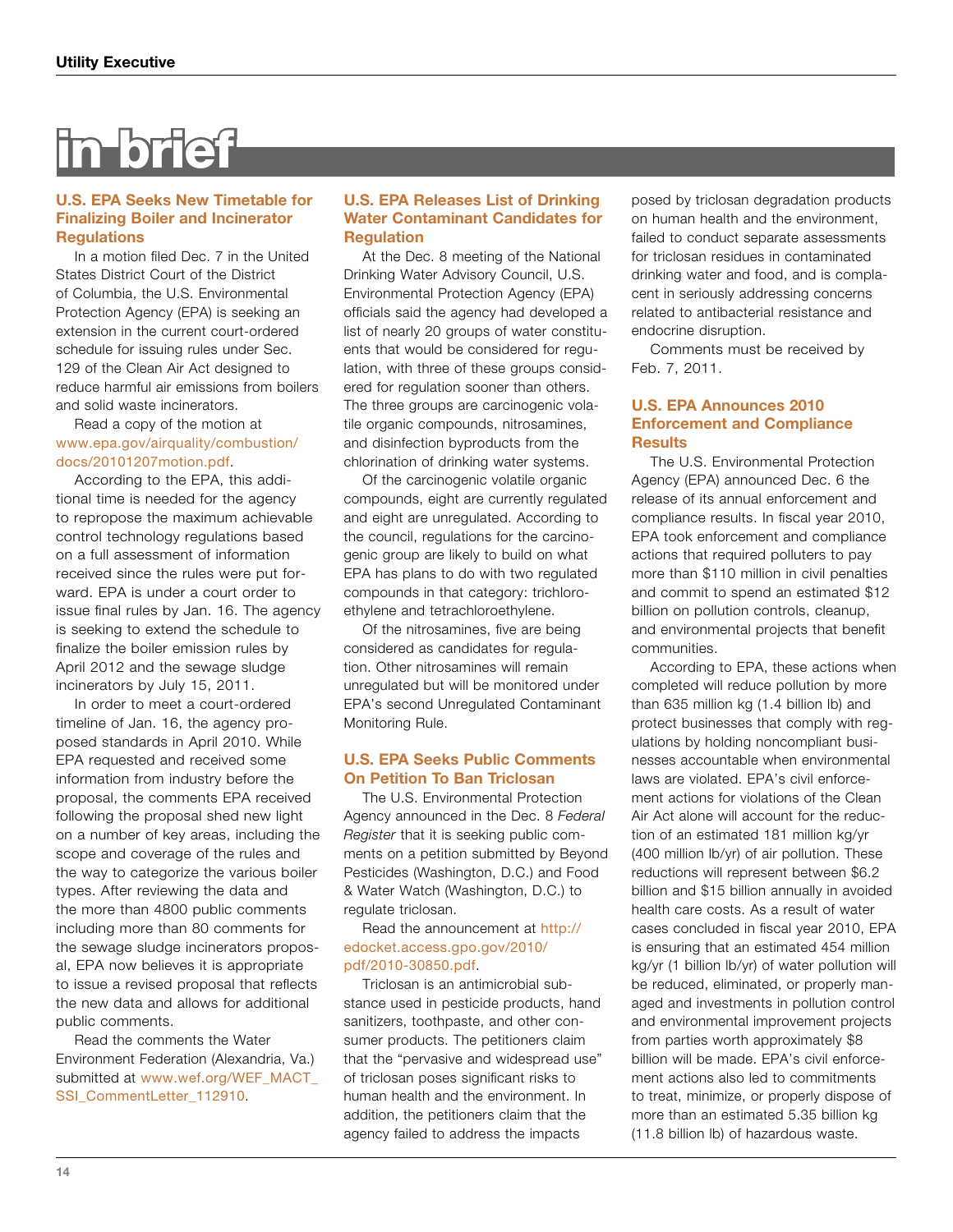Read more about the annual enforcement and compliance results at [www.](www.epa.gov/compliance/resources/reports/endofyear/eoy2010/index.html) [epa.gov/compliance/resources/reports/](www.epa.gov/compliance/resources/reports/endofyear/eoy2010/index.html) [endofyear/eoy2010/index.html](www.epa.gov/compliance/resources/reports/endofyear/eoy2010/index.html).

### **U.S. EPA Revises Stormwater Waste Load Allocations for NPDES and TMDL Framework**

On Nov. 12, the U.S. Environmental Protection Agency's (EPA) Office of Wastewater Management and Office of Wetlands, Oceans, and Watersheds released a memo on stormwater waste load allocations in the National Pollutant Discharge Elimination System and total maximum daily load framework.

Read a copy of the memo at [www.epa.gov/npdes/pubs/](www.epa.gov/npdes/pubs/establishingtmdlwla_revision.pdf) [establishingtmdlwla\\_revision.pdf](www.epa.gov/npdes/pubs/establishingtmdlwla_revision.pdf).

This memo is an update from the 2002 memo on the same topic. It is directed to EPA regional offices and provides an updated view of how stormwater discharges should be permitted and accounted for in the regulatory environment. The policy changes that are suggested by EPA headquarters in the memo focus on

- conditional allowances for numeric water quality based effluent limitations associated with stormwater discharges;
- disaggregating stormwater sources in the total maximum daily load setting;
- the use of surrogates, such as runoff volume or flow, for pollutants; and
- the potential expansion of residual authorities granted to regulating agencies on stormwater discharges. While this updated memo does not

act as official guidance or policy from EPA, it does provide insight into the continued march toward enhanced regulation of stormwater discharges in EPA's view.

The Water Environment Federation's (Alexandria, Va.) Government Affairs Committee Stormwater Work Group has reviewed this document and is preparing to submit comments.

### **Aspen Institute Issues Report Showcasing U.S. EPA's Achievements During Past 40 Years**

On Nov. 29, the Aspen Institute (Washington, D.C.), an international nonprofit dedicated to fostering enlightened leadership and openminded dialogue, unveiled a report listing 10 ways the U.S. Environmental Protection Agency (EPA) has strengthened the United States during the past 40 years. The unveiling of the list kicked off a week of events to commemorate the 40th anniversary of EPA.

The list was compiled by a group of more than 20 environmental leaders, including several former EPA officials. The group included people with backgrounds in government, nonprofit organizations, and private sector companies that interact with EPA. The group was brought together through the Aspen Institute's Energy and Environment Program.

In the report, several initiatives in EPA's 40-year history were highlighted, such as

- removing lead from gasoline and from the air,
- removing acid from rain,
- clearing secondhand smoke,
- implementing vehicle efficiency and emissions control,
- controlling toxic substances,
- banning widespread use of dichlorodiphenyltrichloroethane,
- rethinking of waste as material,
- providing a clean environment for all/ environmental justice,
- ensuring cleaner water, and
- passing the "Community Right to Know" Act.

Read the full report at [www.aspeninstitute.org/sites/default/](www.aspeninstitute.org/sites/default/files/content/docs/events/EPA_40_Brochure.pdf) [files/content/docs/events/EPA\\_40\\_](www.aspeninstitute.org/sites/default/files/content/docs/events/EPA_40_Brochure.pdf) [Brochure.pdf](www.aspeninstitute.org/sites/default/files/content/docs/events/EPA_40_Brochure.pdf).

### **U.S. EPA and National Academy of Sciences Announce Groundbreaking National Research Council Study**

At an event held on Dec. 1 recognizing the U.S. Environmental Protection Agency's (EPA) 40th anniversary, EPA Administrator Lisa P. Jackson and President Ralph Cicerone of the National Academy of Sciences (Washington, D.C.) announced that EPA has commissioned a National Research Council (NRC) study that will help the agency build upon its expertise in protecting human health and the environment. EPA has asked the NRC to develop the Green Book, an effort to incorporate sustainability into the way the agency approaches environmental protection. This tool will assist EPA in its work to find links and coordinate among its various functions, including air, water, and land protection.

According to EPA, the announcement signifies an important step toward building a society that can meet its needs while preserving the ability of future generations to meet their needs. The effort parallels the 1983 Red Book, published by NRC in an effort to systematize risk assessment and risk management into EPA's work. Then-EPA Administrator William D. Ruckelshaus delivered a landmark speech to the National Academies, calling for the development of the risk framework while emphasizing its critical role in improving the agency's effectiveness.

According to an EPA press release, historically, environmental programs have focused largely on reducing air pollution and water pollution, and how to identify and monitor chemical and environmental risks to human health and the environment. Today's challenges depend on the sustainable use of energy, water, materials, and land; and require solutions that stress the links among energy use, water use, environmental protection, human health, quality of life, and the global economy. The Green Book will provide recommendations to EPA that will support the agency's shift toward viewing this complex set of modern-day environmental challenges through a sustainability lens.